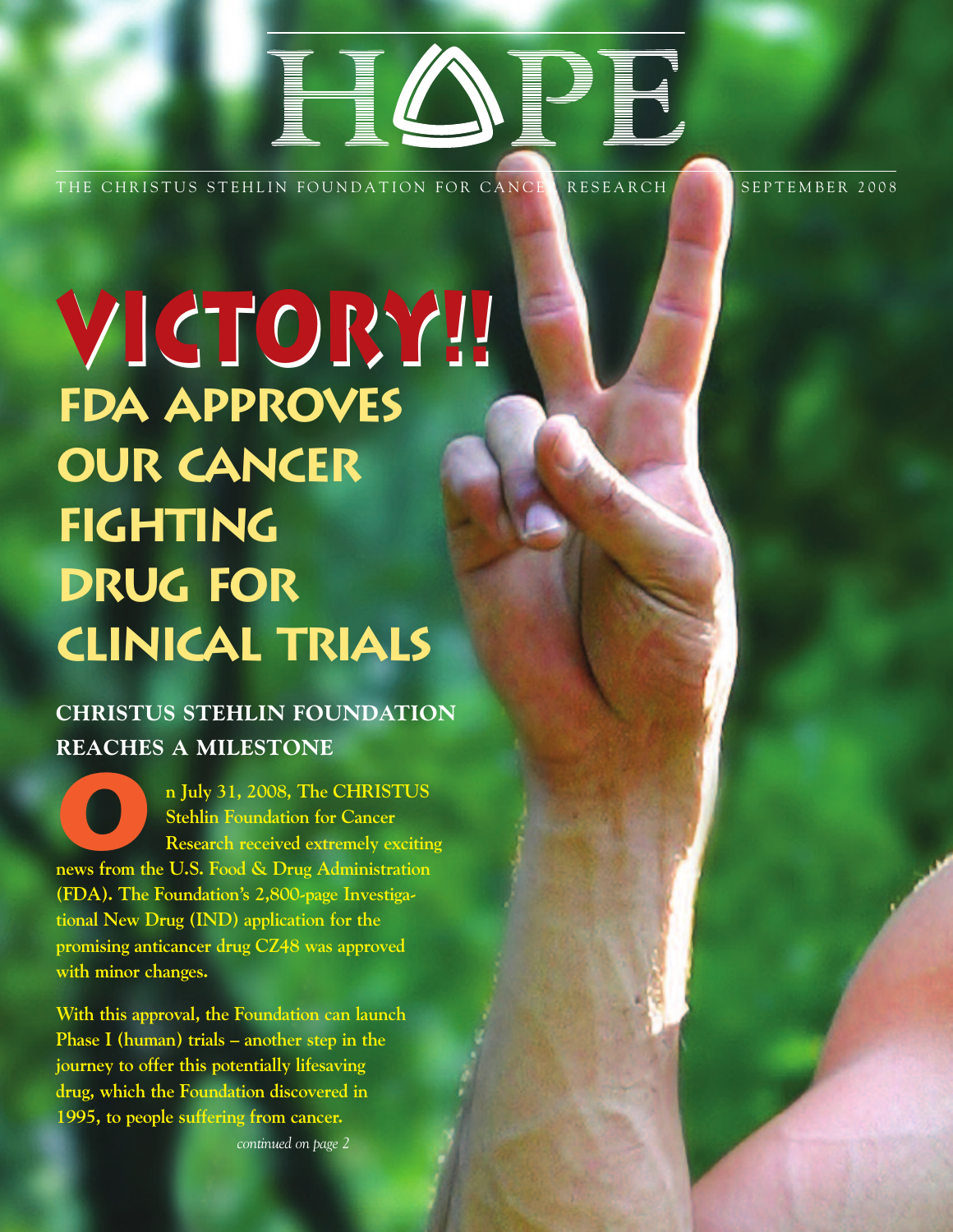

*continued from page 1*

#### **Overcoming Tremendous Odds**

According to Robert Anderson, Executive Director of the Foundation, the FDA approval represents a remarkable accomplishment, since past records show that for every 5,000-10,000 compounds discovered, only 250 make it to pre-clinical phases, and only 5 are approved by the FDA for clinical (human) studies.

Making the go-ahead even sweeter is the knowledge that well over 50% of IND applications for oncology products are either put on hold or receive queries from the FDA for further information. The CHRISTUS Stehlin Foundation application sailed through with just two minor changes.

"This approval represents years and years of hard work from our devoted staff, and the financial and emotional support of loyal friends and organizations who believed in our work," commented Bobby. "We are extremely proud, but also humbled by the responsibility, and very grateful for the opportunity."

**One drug company's chart (below), developed in 2007 from a number of sources, shows for every 5-10,000 oncology drugs discovered, only five (less than one-tenth of one percent) win approval from the FDA to enter clinical trials.** 

#### **Leaves of Promise**

The FDA approval was for CZ48, a derivative of extracts from a Chinese tree, the Camptotheca Acuminata, which more than 45 years ago showed potent anticancer activity against a mouse leukemia. The Stehlin Foundation has been researching cancer treatment with the Camptothecin family of compounds since late 1988.

Since 1995, when the CZ48 compound was identified, research has continued at the Foundation to improve efficacy and reduce toxicity. The staff has tested the compound against 22 different human cancers transplanted to the Foundation's famous "nude mice." Their research has shown that CZ48 exhibits a broad spectrum of activity again breast, lung, colon, pancreas and bladder carcinomas, melanomas and DSRCT sarcomas, with a striking lack of toxicity.

CZ48 is also remarkable in that it can be taken orally. Pre-clinical studies indicate that it has very few side effects. This makes its appeal even stronger for human cancer treatment.

"We have always felt that CZ48 holds tremendous promise as a cancer treatment, which is why we have worked so diligently to make it available," said Dr. Beppino Giovanella, Laboratory Director at the CHRIS-TUS Stehlin Foundation. "With CZ48 we bring to life the vision of The Stehlin Foundation – utilizing both research bench and physician's office to improve the treatment of the patient suffering from cancer."

#### **Next Steps**

The initial manufacturing process for CZ48 has already been completed, producing a sufficient amount of the drug to treat 75 patients during the Phase I clinical testing. The purpose of a Phase I study is to determine (1) toxicity, and (2) starting doses for Phase II studies, designed to determine the effectiveness of the drug.

The clinical trials will be conducted at the Vanderbilit-Ingram Cancer Center in Nashville and the University of New Mexico Cancer Center in Albuquerque. They are expected to last 12-15 months. In accordance with FDA regulations, patient accrual for the Phase I studies will be slow.

"We realize we won't be able to help everyone with this study," said Bobby Anderson. "The important thing, however, is that every step gets us closer to victory in the fight against cancer."

### **CZ 48 By the Numbers**

#### **The CHRISTUS Stehlin Foundation IND application for CZ48**

- **• Contained 2,823 pages**
- **• Weighed in excess of 140 pounds**
- **Took over 10 months to prepare**
- **Drew from 13 years of ongoing investigational research**
- **Summarized 48 months of dedicated research**

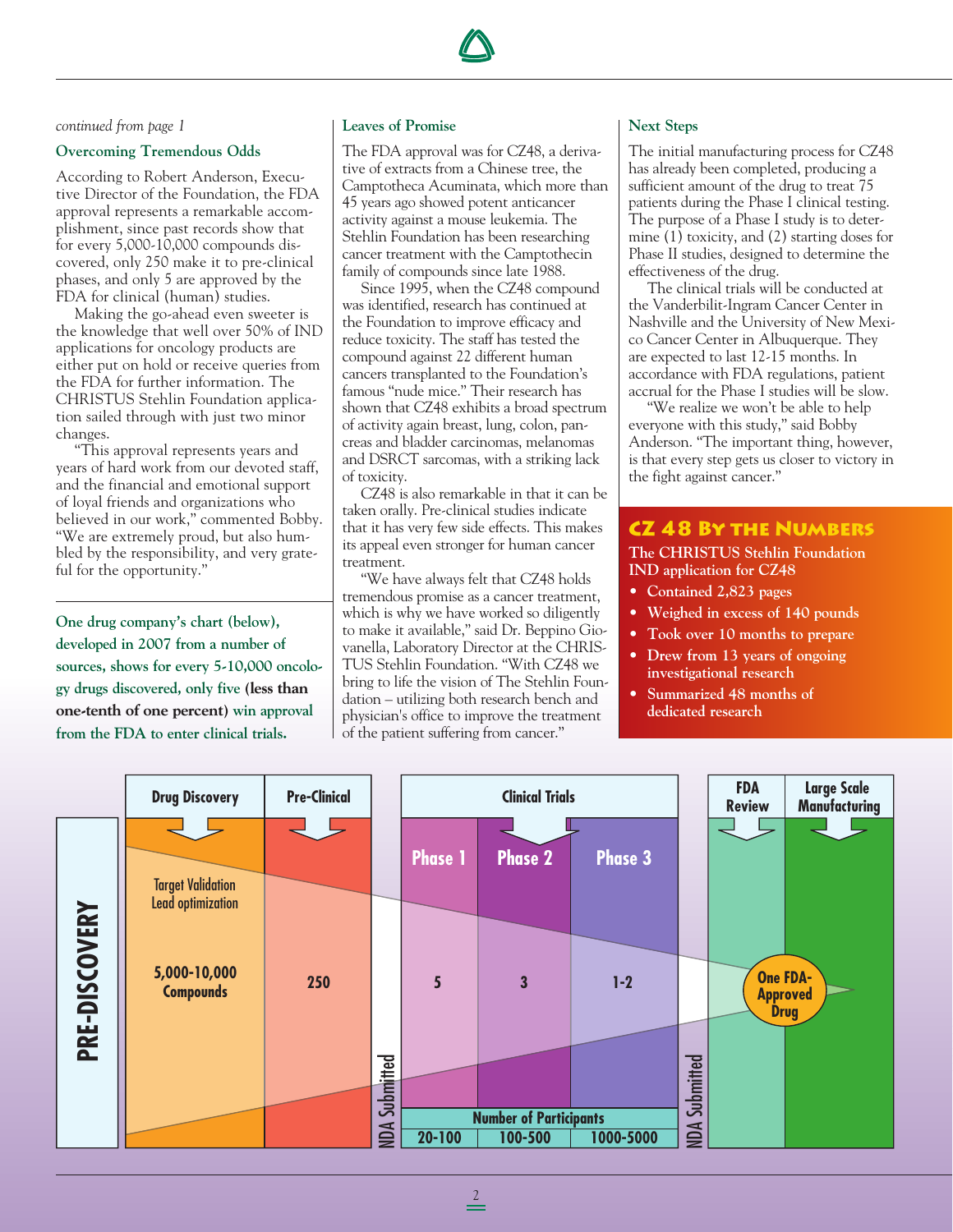# **Making Progress – With a Little Help from Our Friends** *"The Fab Four" to Rock the 28th Friends of the Stehlin Foundation Gala*

**H**ere we go again! Another great<br>evening is on the docket for the 28th Annual Friends of the Stehlin Foundation gala, scheduled for Saturday, November 15, 2008, at the Westin Galleria.

What has been described as "the best party of the year" by Houston's top society writers will certainly live up to its reputation this time, with a host of great auction items, terrific entertainment, and a dance band that will keep the crowd rocking until the wee hours.

This year's theme, "With a Little Help from Our Friends," was inspired by the headline act – the Fab Four, the premier Beatles tribute band in America, in its firstever appearance in Texas.

The Fab Four will perform a 90-minute concert in two acts, featuring the early Beatles music in the first act, and Sgt Pepper and later Beatles music in the second. The Fab Four also brings an Ed Sullivan Master of Ceremonies impersonator to round out the show.

With their uncanny, note-for-note renditions of Beatles' songs, the Fab Four has amazed audiences all over the world and earned admiring reviews, even from members of the original Beatles' families. According to fans, they look like the Beatles as they perform classics like "Can't Buy Me Love," "Yesterday," "A Day in the Life," "Penny Lane," "Here Comes the Sun," and "Hey Jude."

For the late-nighters, popular dance band **Collector's Item** will enliven the dance floor with Mo-Town sounds. Plus, there is a special, top-secret act to take place during the intermission, put together by event planners extraordinaire Ward & Ames. Mum's the word, but it's a guaranteed hit.

Get ready for a wonderful night!

#### **Come Together**

The Friends of the Stehlin Foundation has produced the annual fundraising gala for the Stehlin Foundation for Cancer Research since 1981. A high-energy and tireless group, over the years they have *netted* over \$10 million to support the research and clinical projects of the CHRISTUS Stehlin Foundation.

This year's chairs were introduced to the

CHRISTUS Stehlin Foundation through The Young Texans Against Cancer (YTAC), which co-sponsored two Friends' galas in the recent past. YTAC was founded by a group of 44 20-40 year-olds in Houston who wanted to increase cancer awareness among their generation.



*Andrea and Paul Stewart, chairs of the 2008 gala*

Newlyweds Dr. Paul Stewart and Andrea Montgomery Stewart jumped right on board to co-chair the 2008 "With a Little Help from My Friends" event – even though YTAC is not a designated co-sponsor this year. Andrea, as a Founding Member of YTAC, saw this as a way to continue her efforts to spread the message across generations.

"We're focused on creating an evening that is memorable and fun, and very successful in fundraising," she said. "I'm delighted to introduce more people to the Stehlin organization and help them at this critical point in their history."

#### **All We Need is Love (and Ticket Sales)**

Decorations for the Nov. 15 gala will draw from the era of the British Invasion, when the Beatles and the other bands and personalities from across the pond revolutionized the musical and pop scene. Think mini-skirts, Twiggy, paper flowers, beads and yellow

3

#### submarines.

"With a Little Help from Our Friends" sums up not only the theme of the party, but the purpose of the event, say its organizers. "We're building on the support from the Friends in the past and hoping to make new friends who recognize the important contributions of the CHRISTUS Stehlin Foundation," summarized co-chair Andrea Montgomery. "It's the perfect combination of fun and fundraising."

#### **It Won't Be Long Now**

**Proceeds from the Friends of the Stehlin Foundation galas traditionally go toward supporting cancer research at the Foundation, but this year the need is especially great.** 

**As noted in the previous story, the upcoming Phase I (human) trials for the the anticancer drug CZ48 represent a tremendous opportunity. However, the study will require 12-15 months and expenses of \$1.5 million (roughly \$30,000 per patient) – and costs are to be borne solely by the Stehlin Foundation.** 

**We can make the future brighter for people suffering from cancer . . . "With a Little Help From Our Friends!" Please join us!**